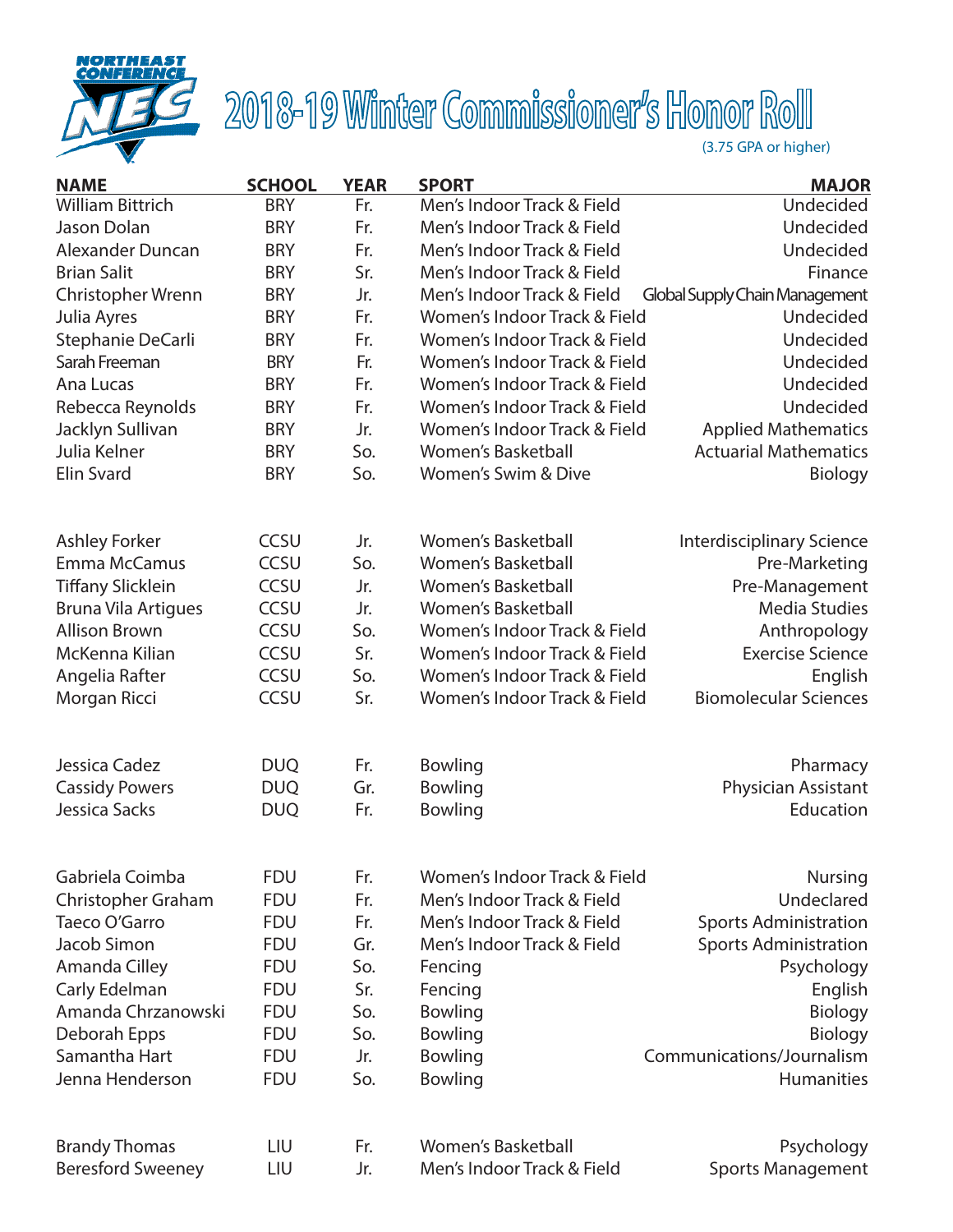| <b>NAME</b>              | <b>SCHOOL</b> | <b>YEAR</b> | <b>SPORT</b>                 | <b>MAJOR</b>                              |
|--------------------------|---------------|-------------|------------------------------|-------------------------------------------|
| Stephanie Esogenwune     | LIU           | Jr.         | Women's Indoor Track & Field | <b>Political Science</b>                  |
| Eugenie Hue              | LIU           | Sr.         | Women's Indoor Track & Field | <b>Sports Science</b>                     |
| <b>Kellie Frain</b>      | LIU           | So.         | <b>Bowling</b>               | <b>Health Care Management</b>             |
| Sarah Florence           | LIU           | So.         | <b>Bowling</b>               | <b>Health Science</b>                     |
| Amanda Peren             | LIU           | So.         | Women's Swim & Dive          | <b>Middle Childhood Education</b>         |
| Jacqueline Grabowski     | LIU           | Fr.         | Women's Swim & Dive          | <b>Sports Science</b>                     |
| Jodi Hawki               | LIU           | So.         | Women's Swim & Dive          | <b>Nursing</b>                            |
| <b>Mackenzie Burnett</b> | LIU           | Fr.         | Women's Swim & Dive          | Biochemistry                              |
| Noemie Lacroiz Moreau    | LIU           | Jr.         | Women's Swim & Dive          | <b>Business Management</b>                |
|                          |               |             |                              |                                           |
| <b>Nathanial Bald</b>    | <b>MSM</b>    | So.         | Men's Indoor Track & Field   | Economics & French                        |
| <b>Samuel Barber</b>     | <b>MSM</b>    | Fr.         | Men's Indoor Track & Field   | Communications                            |
| Andrew Jackson           | <b>MSM</b>    | Fr.         | Men's Indoor Track & Field   | Undeclared                                |
| Alexander Langan         | <b>MSM</b>    | Jr.         | Men's Indoor Track & Field   | Economics                                 |
| <b>Tyler Moore</b>       | <b>MSM</b>    | So.         | Men's Indoor Track & Field   | <b>Business</b>                           |
| <b>Collin Wilson</b>     | <b>MSM</b>    | Fr.         | Men's Indoor Track & Field   | Education                                 |
| Paige Buchanan           | <b>MSM</b>    | Fr.         | Women's Indoor Track & Field | Undeclared                                |
| <b>Emily Eckard</b>      | <b>MSM</b>    | Fr.         | Women's Indoor Track & Field | Undeclared                                |
| <b>Kielce Gussie</b>     | <b>MSM</b>    | Sr.         | Women's Indoor Track & Field | Theology                                  |
| Erin Jaskot              | <b>MSM</b>    | Gr.         | Women's Indoor Track & Field | <b>MBA</b>                                |
| Jesslyn Manni            | <b>MSM</b>    | Jr.         | Women's Indoor Track & Field | <b>Elementary Education</b>               |
| <b>Isabel Russel</b>     | <b>MSM</b>    | Sr.         | Women's Indoor Track & Field | <b>History</b>                            |
| Sarah Pernell            | <b>MSM</b>    | Fr.         | Women's Indoor Track & Field | Undeclared                                |
| Adria Pirozzi            | <b>MSM</b>    | So.         | Women's Indoor Track & Field | Biochemistry                              |
| Eliza Felos              | <b>MSM</b>    | So.         | Women's Swim & Dive          | Political Science & International Studies |
| <b>Catherine Mann</b>    | <b>MSM</b>    | Sr.         | Women's Swim & Dive          | Communications                            |
| <b>Madeline McGraw</b>   | <b>MSM</b>    | Sr.         | Women's Swim & Dive          | <b>Elementary Education</b>               |
| Lizanne Passaro          | <b>MSM</b>    | So.         | Women's Swim & Dive          | <b>Biology</b>                            |
| <b>Bridget Birkhead</b>  | <b>MSM</b>    | So.         | <b>Women's Basketball</b>    | <b>Elementary Education</b>               |
| <b>Delaney Connors</b>   | <b>MSM</b>    | Fr.         | <b>Women's Basketball</b>    | <b>Elementary Education</b>               |
|                          |               |             |                              |                                           |
| Nia Adams                | <b>RMU</b>    | Sr.         | Women's Basketball           | Communication                             |
| Nina Augustin            | <b>RMU</b>    | So.         | <b>Women's Basketball</b>    | Management                                |
| Laura Carrasco           | <b>RMU</b>    | So.         | <b>Women's Basketball</b>    | Engineering                               |
| <b>Esther Castedo</b>    | <b>RMU</b>    | Fr.         | <b>Women's Basketball</b>    | Management                                |
| Shakema Dashiell         | <b>RMU</b>    | Sr.         | Women's Basketball           | <b>Counseling Psychology</b>              |
| Nadege Pluviose          | <b>RMU</b>    | Jr.         | <b>Women's Basketball</b>    | Management                                |
| Natalie Villaflor        | <b>RMU</b>    | Fr.         | <b>Women's Basketball</b>    | English                                   |
| <b>Brynn Adams</b>       | <b>RMU</b>    | Sr.         | Women's Indoor Track & Field | Engineering                               |
| Anna Chasovskaia         | <b>RMU</b>    | Jr.         | Women's Indoor Track & Field | Economics/Finance                         |
| Sami Felton              | <b>RMU</b>    | So.         | Women's Indoor Track & Field | Engineering                               |
| <b>Taylor Mears</b>      | <b>RMU</b>    | Fr.         | Women's Indoor Track & Field | <b>Nursing</b>                            |
| <b>Alexis Mullarkey</b>  | <b>RMU</b>    | Fr.         | Women's Indoor Track & Field | Nursing                                   |
| <b>Kendall Noel</b>      | <b>RMU</b>    | Gr.         | Women's Indoor Track & Field | <b>Engineering Management</b>             |
| Jordan Redinger          | <b>RMU</b>    | So.         | Women's Indoor Track & Field | <b>History</b>                            |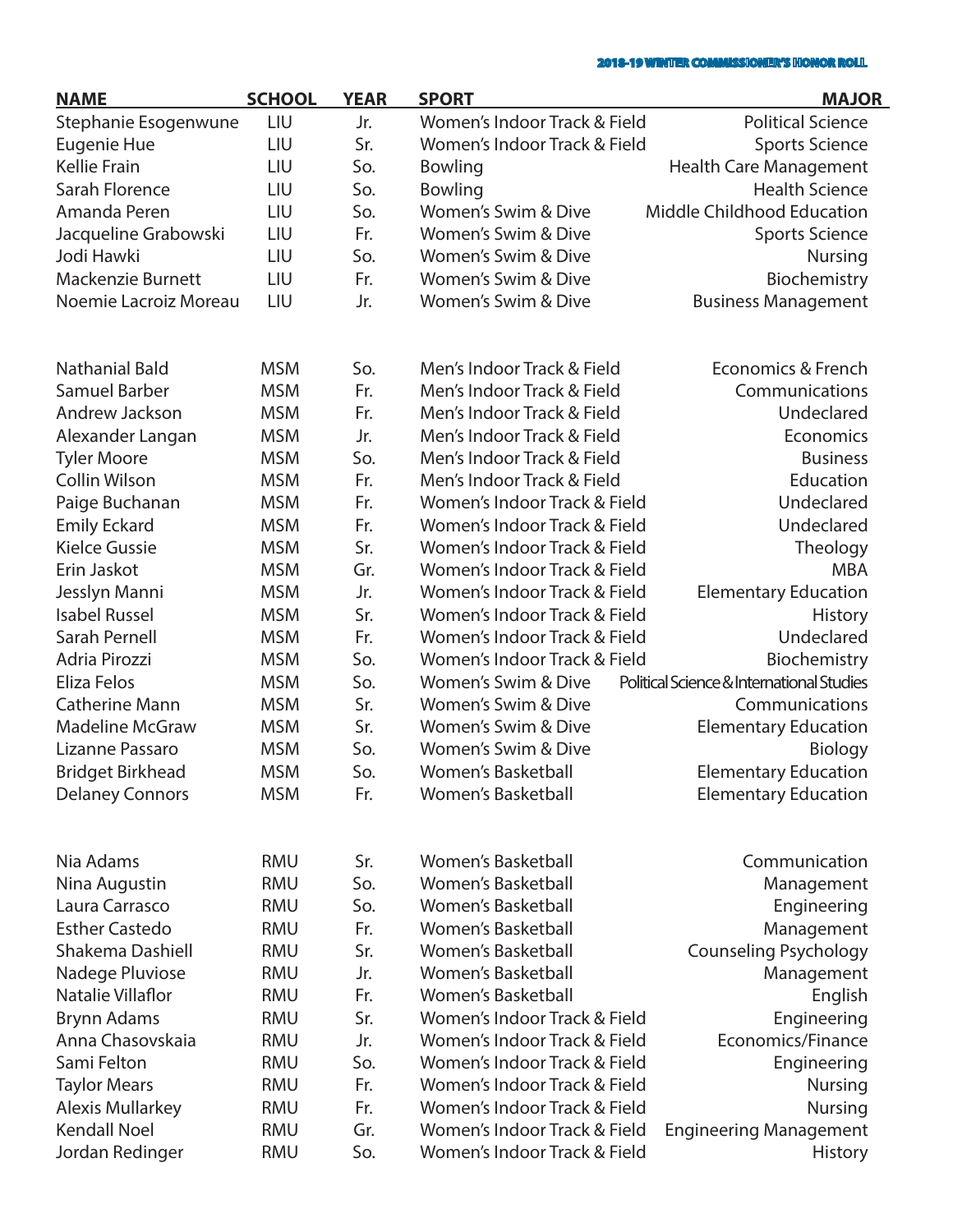| <b>NAME</b>             | <b>SCHOOL</b> | <b>YEAR</b> | <b>SPORT</b>                 | <b>MAJOR</b>                            |
|-------------------------|---------------|-------------|------------------------------|-----------------------------------------|
| <b>Tara Richardson</b>  | <b>RMU</b>    | So.         | Women's Indoor Track & Field | <b>Nursing</b>                          |
| Zoe Roush               | <b>RMU</b>    | Fr.         | Women's Indoor Track & Field | Undecided                               |
| Harley Stuebgen         | <b>RMU</b>    | So.         | Women's Indoor Track & Field | Marketing                               |
|                         |               |             |                              |                                         |
| <b>Emma Connolly</b>    | <b>SHU</b>    | So.         | Women's Indoor Track & Field | Undecided                               |
| Brianna Degennaro       | <b>SHU</b>    | So.         | Women's Indoor Track & Field | Management                              |
| <b>Jody Dicicco</b>     | <b>SHU</b>    | Sr.         | Women's Indoor Track & Field | <b>Business Economics &amp; Finance</b> |
| Sarah Dupuis            | <b>SHU</b>    | So.         | Women's Indoor Track & Field | <b>Nursing</b>                          |
| Jessica Failace         | <b>SHU</b>    | Sr.         | Women's Indoor Track & Field | Psychology                              |
| <b>Riley Finnigan</b>   | <b>SHU</b>    | So.         | Women's Indoor Track & Field | <b>Nursing</b>                          |
| Adriana Forcucci        | <b>SHU</b>    | Jr.         | Women's Indoor Track & Field | Psychology                              |
| <b>Kristine Hawkins</b> | <b>SHU</b>    | So.         | Women's Indoor Track & Field | Neuroscience                            |
| Lisa Jacobsen           | <b>SHU</b>    | So.         | Women's Indoor Track & Field | <b>Nursing</b>                          |
| Erika Johnson           | <b>SHU</b>    | Sr.         | Women's Indoor Track & Field | <b>Nursing</b>                          |
| <b>Molly Kearns</b>     | <b>SHU</b>    | Fr.         | Women's Indoor Track & Field | <b>Nursing</b>                          |
| Olivia Kneski           | <b>SHU</b>    | Fr.         | Women's Indoor Track & Field | Undecided                               |
| Julia Koenig            | <b>SHU</b>    | Jr.         | Women's Indoor Track & Field | <b>Nursing</b>                          |
| Makayla Laird           | <b>SHU</b>    | So.         | Women's Indoor Track & Field | <b>Criminal Justice</b>                 |
| Jamie Maggio            | <b>SHU</b>    | So.         | Women's Indoor Track & Field | Undecided                               |
| Jacqueline Thorne       | <b>SHU</b>    | Jr.         | Women's Indoor Track & Field | <b>Nursing</b>                          |
| Olivia Weiss            | <b>SHU</b>    | Jr.         | Women's Indoor Track & Field | Management                              |
| Phillip Almodovar       | <b>SHU</b>    | Jr.         | Men's Indoor Track & Field   | <b>Interdisciplinary Studies</b>        |
| Dane Krchnavy           | <b>SHU</b>    | Gr.         | Men's Indoor Track & Field   | Finance & Investment Management         |
| <b>Cory Picard</b>      | <b>SHU</b>    | Fr.         | Men's Indoor Track & Field   | <b>Communication Studies</b>            |
| <b>Jake Tavernite</b>   | <b>SHU</b>    | Gr.         | Men's Indoor Track & Field   | <b>Physical Therapy</b>                 |
| Rebecca Armand          | <b>SHU</b>    | Sr.         | Bowling                      | Accounting                              |
| Rachel Bamford          | <b>SHU</b>    | Jr.         | <b>Bowling</b>               | Biology                                 |
| Victoria Boughton       | <b>SHU</b>    | Sr.         | <b>Bowling</b>               | <b>Health Science</b>                   |
| <b>Mercedes Morel</b>   | <b>SHU</b>    | So.         | <b>Bowling</b>               | <b>Health Science</b>                   |
| Charikleia Polyzou      | <b>SHU</b>    | Sr.         | <b>Women's Basketball</b>    | Psychology                              |
| <b>Erin Storck</b>      | <b>SHU</b>    | Gr.         | <b>Women's Basketball</b>    | <b>Business Administration</b>          |
| Meredith Bertoni        | <b>SHU</b>    | Sr.         | Women's Swim & Dive          | <b>Health Science</b>                   |
| <b>Taylor Eck</b>       | <b>SHU</b>    | Fr.         | Women's Swim & Dive          | Undecided                               |
| Kimberly Hylan          | <b>SHU</b>    | Sr.         | Women's Swim & Dive          | <b>Political Science</b>                |
| <b>Nikole Rudis</b>     | <b>SHU</b>    | Jr.         | Women's Swim & Dive          | Psychology                              |
| <b>Renee Russo</b>      | <b>SHU</b>    | Sr.         | Women's Swim & Dive          | Chemistry                               |
| <b>Lauren Somers</b>    | <b>SHU</b>    | Sr.         | Women's Swim & Dive          | <b>Nursing</b>                          |
|                         |               |             |                              |                                         |
| Glenn Sanabria          | <b>SFBK</b>   | Gr.         | Men's Basketball             | Management                              |
| Abby Anderson           | <b>SFBK</b>   | So          | <b>Women's Basketball</b>    | <b>Mathematics</b>                      |
| Dana DiRenzo            | <b>SFBK</b>   | Sr.         | <b>Women's Basketball</b>    | Accounting                              |
| Jade Johnson            | <b>SFBK</b>   | Jr.         | <b>Women's Basketball</b>    | Management                              |
| Amy O'Neill             | <b>SFBK</b>   | Sr.         | <b>Women's Basketball</b>    | Accounting                              |
| Maria Palarino          | <b>SFBK</b>   | Sr.         | Women's Basketball           | <b>Information Technology</b>           |
| Alexandra Tudor         | <b>SFBK</b>   | Fr.         | Women's Basketball           | Economics                               |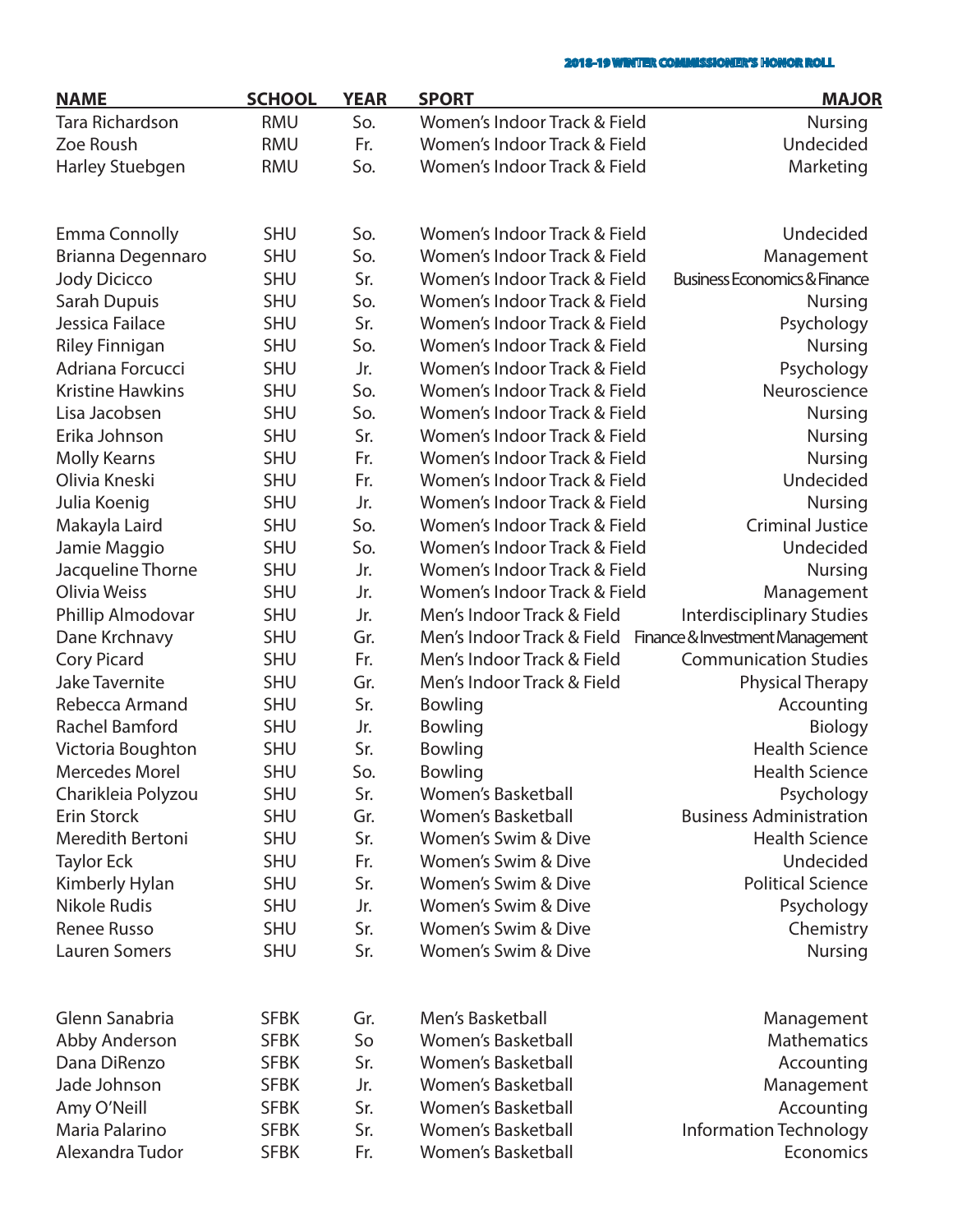| <b>NAME</b>              | <b>SCHOOL</b> | <b>YEAR</b> | <b>SPORT</b>                 | <b>MAJOR</b>                                                   |
|--------------------------|---------------|-------------|------------------------------|----------------------------------------------------------------|
| Dominique Ward           | <b>SFBK</b>   | Gr.         | <b>Women's Basketball</b>    | Management                                                     |
| Lexis Ortiz              | <b>SFBK</b>   | So.         | <b>Bowling</b>               | Psychology                                                     |
| <b>Brendan Heaney</b>    | <b>SFBK</b>   | Fr.         | Men's Indoor Track & Field   | <b>Criminal Justice</b>                                        |
| <b>Romario Thomas</b>    | <b>SFBK</b>   | Jr.         | Men's Indoor Track & Field   | Biology                                                        |
| <b>Jared Thomas</b>      | <b>SFBK</b>   | So.         | Men's Indoor Track & Field   | Management                                                     |
| <b>Leah Rivers</b>       | <b>SFBK</b>   | So.         | Women's Indoor Track & Field | Undeclared                                                     |
| Zane Drobenko            | <b>SFBK</b>   | Fr.         | Men's Swim & Dive            | Economics                                                      |
| Tadeu Rodrigues          | <b>SFBK</b>   | Jr.         | Men's Swim & Dive            | Management                                                     |
| <b>Meriton Veliu</b>     | <b>SFBK</b>   | So.         | Men's Swim & Dive            | Accounting                                                     |
| Mary Anderson            | <b>SFBK</b>   | So.         | Women's Swim & Dive          | <b>Political Science</b>                                       |
| Beatriz Angelo           | <b>SFBK</b>   | So.         | Women's Swim & Dive          | Economics                                                      |
| Kayla McKenzie           | <b>SFBK</b>   | Fr.         | Women's Swim & Dive          | Psychology                                                     |
| Hanne Romstad            | <b>SFBK</b>   | Fr.         | Women's Swim & Dive          | <b>Information Technology</b>                                  |
| Kelsey Snelgar           | <b>SFBK</b>   | So.         | Women's Swim & Dive          | Psychology                                                     |
| Angelica Stark           | <b>SFBK</b>   | Fr.         | Women's Swim & Dive<br>N     | Undeclared                                                     |
| Jovana Terzic            | <b>SFBK</b>   | Fr.         | Women's Swim & Dive          | Biology                                                        |
|                          |               |             |                              |                                                                |
| <b>Bryce Laskey</b>      | <b>SFU</b>    | Fr.         | Men's Basketball             | Exploratory                                                    |
| <b>Scott Meredith</b>    | <b>SFU</b>    | Jr.         | Men's Basketball             | Accounting/Management Information Systems                      |
| Kayley Kovac             | <b>SFU</b>    | Fr.         | <b>Women's Basketball</b>    | <b>Physical Therapy</b>                                        |
| Samantha Sabino          | <b>SFU</b>    | Sr.         | <b>Women's Basketball</b>    | Marketing                                                      |
| Karson Swogger           | <b>SFU</b>    | So.         | <b>Women's Basketball</b>    | <b>Nursing</b>                                                 |
| <b>Haley Thomas</b>      | <b>SFU</b>    | So.         | <b>Women's Basketball</b>    | Marketing/Strategic Communications                             |
| <b>Kristen Battles</b>   | <b>SFU</b>    | So.         | Bowling                      | <b>Nursing</b>                                                 |
| <b>Elizabeth Brock</b>   | <b>SFU</b>    | Fr.         | Bowling                      | <b>Nursing</b>                                                 |
| Jonathan Allard          | <b>SFU</b>    | So.         | Men's Indoor Track & Field   | <b>Nursing</b>                                                 |
| Michael Gallagher        | <b>SFU</b>    | Fr.         | Men's Indoor Track & Field   | <b>Environmental Engineering</b>                               |
| <b>Richard Gilchrist</b> | <b>SFU</b>    | Fr.         | Men's Indoor Track & Field   | Management                                                     |
| <b>Brian Hackman</b>     | <b>SFU</b>    | Sr.         | Men's Indoor Track & Field   | <b>Political Science</b>                                       |
| lan Lauver               | <b>SFU</b>    | So.         | Men's Indoor Track & Field   | <b>Physical Therapy</b>                                        |
| <b>Brenden Miller</b>    | <b>SFU</b>    | Fr.         | Men's Indoor Track & Field   | <b>Environmental Engineering</b>                               |
| Nathan Moore             | <b>SFU</b>    | So.         | Men's Indoor Track & Field   | <b>Computer Science/Mathematics</b>                            |
| Jeremie Venne            | <b>SFU</b>    | Sr.         | Men's Indoor Track & Field   | <b>Exercise Physiology</b>                                     |
| Kayla Brennan            | <b>SFU</b>    | Sr.         | Women's Indoor Track & Field | <b>Exercise Physiology</b>                                     |
| <b>Shannon Cody</b>      | <b>SFU</b>    | Fr.         | Women's Indoor Track & Field | Finance                                                        |
| Dayna DeSalve            | <b>SFU</b>    | Jr.         | Women's Indoor Track & Field | Biology/Chemistry                                              |
| Catherine Jaskowak       | <b>SFU</b>    | Jr.         | Women's Indoor Track & Field | English                                                        |
| <b>Ashley Lafferty</b>   | <b>SFU</b>    | So.         |                              | Women's Indoor Track & Field Early Childhood Special Education |
| Vittoria Larosa          | <b>SFU</b>    | Fr.         | Women's Indoor Track & Field | Physician Assistant                                            |
| Sarah Lash               | <b>SFU</b>    | Sr.         | Women's Indoor Track & Field | <b>Exercise Physiology</b>                                     |
| <b>Emily Lunger</b>      | <b>SFU</b>    | Fr.         | Women's Indoor Track & Field | Marketing                                                      |
| Laura Roth               | <b>SFU</b>    | Jr.         | Women's Indoor Track & Field | Physician Assistant                                            |
| <b>Tayler Thurnherr</b>  | <b>SFU</b>    | Sr.         | Women's Indoor Track & Field | <b>Physical Therapy</b>                                        |
| <b>Taylor Weaver</b>     | <b>SFU</b>    | So.         | Women's Indoor Track & Field | <b>Occupational Therapy</b>                                    |
| <b>Madison Wright</b>    | <b>SFU</b>    | So.         | Women's Indoor Track & Field | <b>Biology/Healthcare Studies</b>                              |
| Sabrina Bowman           | <b>SFU</b>    | Jr.         | Women's Swim & Dive          | Physician Assistant                                            |